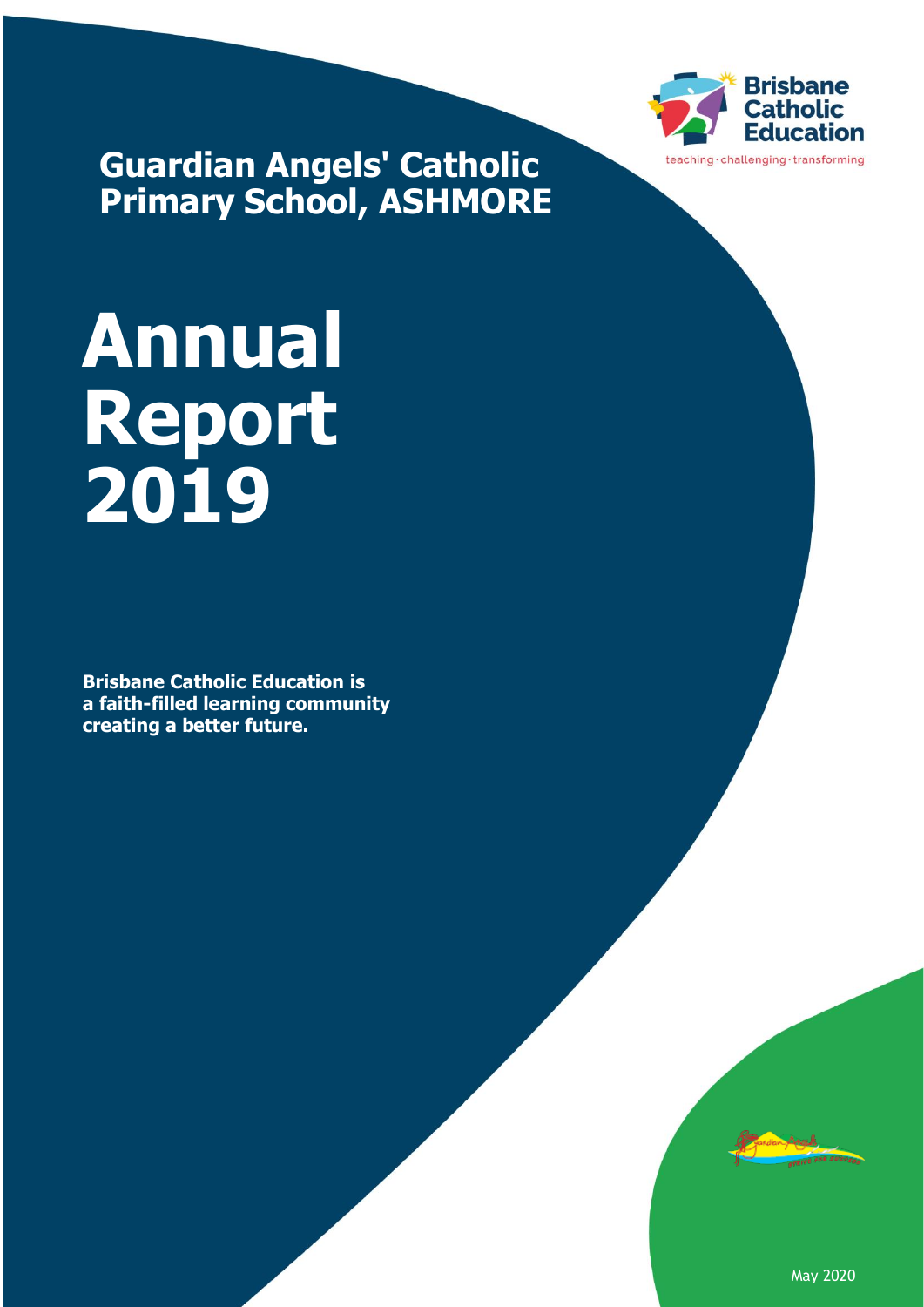# Contact information

| <b>School</b>         | Guardian Angels' Catholic Primary School |  |
|-----------------------|------------------------------------------|--|
| <b>Postal address</b> | PO Box 267, ASHMORE CITY, QLD, 4214      |  |
| <b>Phone</b>          | $(07)$ 5510 0055                         |  |
| <b>Email</b>          | pashmore@bne.catholic.edu.au             |  |
| <b>School website</b> | www.gaps.gld.edu.au                      |  |
| <b>Contact Person</b> | Stephen Montgomery - Principal           |  |

## **Principal's foreword**

The 2019 Annual Report presents information for reporting requirements and informs the wider community of our school's operations and achievements through the year. The report includes information on the school's profile, curriculum delivery, social climate, school funding, workforce composition and student performance.

#### **School progress towards its goals in 2019**

The vision and mission statement has been presented to the school staff and P&F with framed copies provided to all classroom teachers at a special prayer assembly.

Teaching staff are involved in the planning and teaching for HPE units that incorporate RSE.

Staff have been provided professional learning about the PB4L framework. Within this professional learning staff have been specifically coached in the 8 effective classroom practices. The tier 1 committee has been established and has finalised the behaviour matrix.

The Vision for Learning and Teaching has not been developed this term - due to a number of key curriculum staff factors.

Prep: 92% (actual achievement 97.1%) Year 1: 92% (actual achievement 90.1%) Year 2: 95% (actual achievement 92.6%)

Year 3: 90% (actual achievement 83.8%) Year 4: 92% (actual achievement 90.4%) Year 5: 85% (actual achievement 83.6%) Year 6: 90% (actual achievement 89.6%)

All classroom teachers have been provided with professional learning in the form of twilight, staff meeting, year level planning and coaching on the key dimensions of the NuMa strategy as well as the monitoring tools. All prep to year 2 students have been tested on trusting the count.

An architect - Williams Architects are working on a plan over the December/January period.

Staff learning capacity around the key strategic priorities have been strengthened through professional learning across all areas.

| Goal                                                                                                                                                                                                     | <b>Progress</b> |
|----------------------------------------------------------------------------------------------------------------------------------------------------------------------------------------------------------|-----------------|
| By the end of 2019 the vision and mission of Guardian Angels will be shared<br>with and promoted to the Guardian Angels school community.                                                                | Achieved        |
| By the end of 2019 a contemporary Catholic perspective on RSE will be<br>evident in the planning and teaching for HPE.                                                                                   | Achieved        |
| By the end of 2019 the vision for learning and teaching at Guardian Angels<br>will be fully developed and evident in the planning and curriculum delivery<br>undertaken by teachers throughout the year. | Not Achieved    |
| By the end of 2019 we will have an understanding of the PB4L practices and<br>processes and consistent use of Tier 1 strategies across the school                                                        | Achieved        |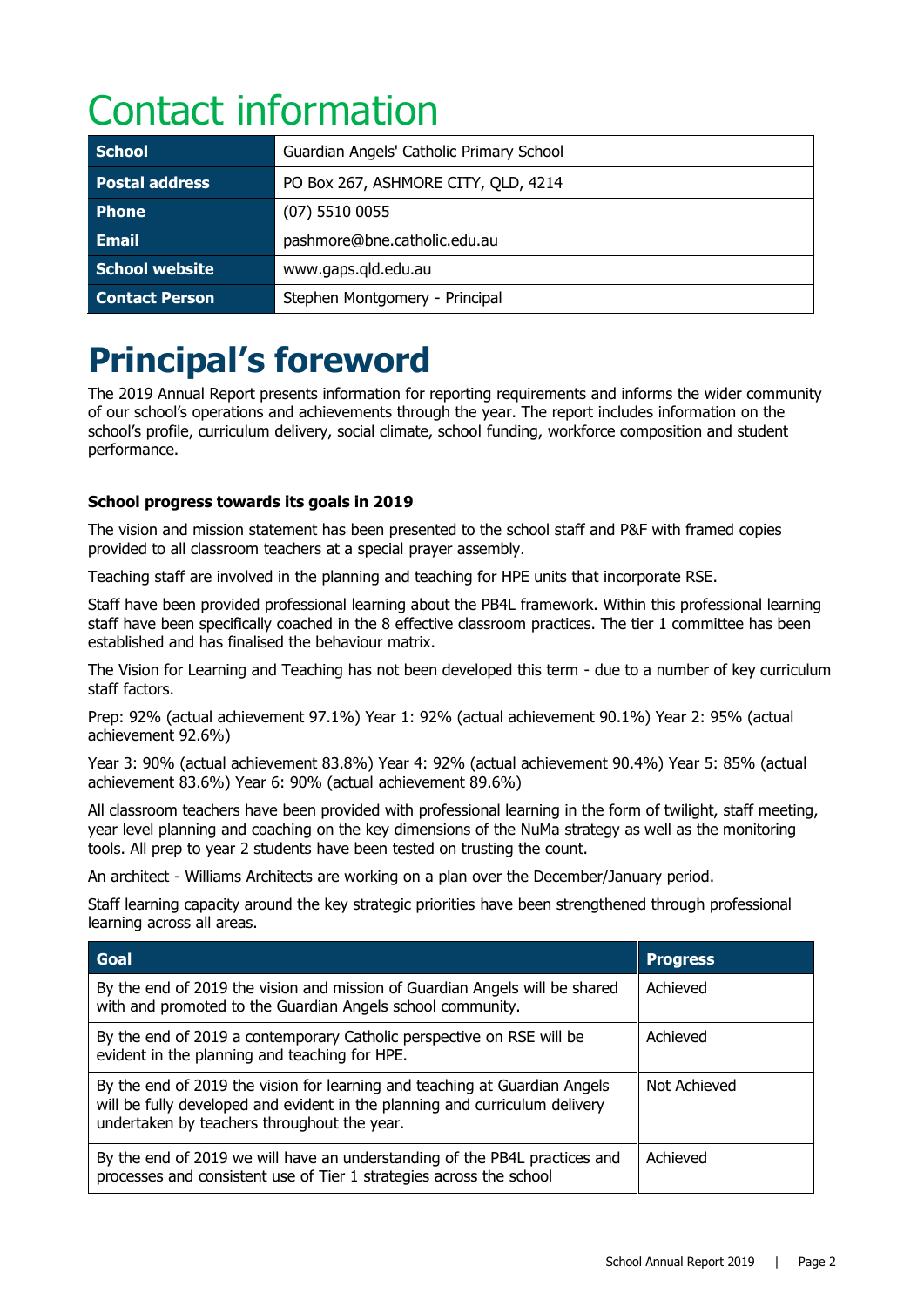| Goal                                                                                                                                                                                                                                                        | <b>Progress</b> |
|-------------------------------------------------------------------------------------------------------------------------------------------------------------------------------------------------------------------------------------------------------------|-----------------|
| By the end of 2019 there will be 92% of prep and year 1 students and 95%<br>of year 2 students who have demonstrated BCE target benchmarks in<br>reading achieved through regular, consistent monitoring and use of the<br>effective and expected practices | Not Achieved    |
| By the end of 2019 Students will be achieving BCE targets in literacy<br>monitoring tools for Writing Analysis = $90\%$ in year 3, 92% in year 4, 85% in<br>year 5 and 90% in year 6.                                                                       | Not Achieved    |
| By the end of 2019 100% of Guardian Angels classroom teachers will have<br>started to engage in the emerging phase of NuMa to build capacity for the<br>learning and teaching of Mathematics.                                                               | Achieved        |
| We are working toward developing a master plan for Guardian Angels school<br>in 2019 through refurbishment of the current year $5 - 6$ block and covering<br>the netball courts.                                                                            | Not Achieved    |
| Strengthen staff learning capacity around the schools key strategic priorities -<br>NuMa, PB4L, RSE and HASS/HPE                                                                                                                                            | Achieved        |

#### **Future outlook**

The explicit improvement agenda for 2020 will focus on gaining improvements in:

#### **Strong Catholic identity**

- By the end of 2020 all health units, incorporating Catholic perspectives, will be written and implemented across the school and the process of familiarising parents with the expectations of teaching RSE will have begun.
- By the end of 2020 a three-year staff spiritual formation plan will be developed with each year focusing on one aspect of the school's Mission - Spirit, Relationships, Knowing

#### **Excellent learning and teaching**

- By the end of 2020 there will be 90% of Prep, 99% of Year 1 students and 91% of Year 2 students who have demonstrated BCE target benchmarks in reading achieved through regular, consistent monitoring and use of the effective and expected practices
- By the end of 2020 Students will be achieving BCE targets in literacy monitoring tools for Writing Analysis = 93% in year 3, 90% in year 4, 95% in year 5 and 85% in year 6.
- By the end of 2020 all teaching staff will be involved in capacity building professional learning in the area of Numeracy and Mathematics that will enhance their pedagogical practices.

#### **Building a sustainable future**

- By the end of 2020 the year 4 teaching team will have assessed the suitability of the iPad's in the 1:1 iPad trial to meet the needs of years 4, 5 and 6 in the school 1:1 program. Staff will undertake professional development in the use of iPads in the classroom and work with the leadership team and IT Manager and Committee to monitor the effectiveness of the iPads in the trial.
- By the end of 2020 the school will have reached and maintained an attendance level of 90%.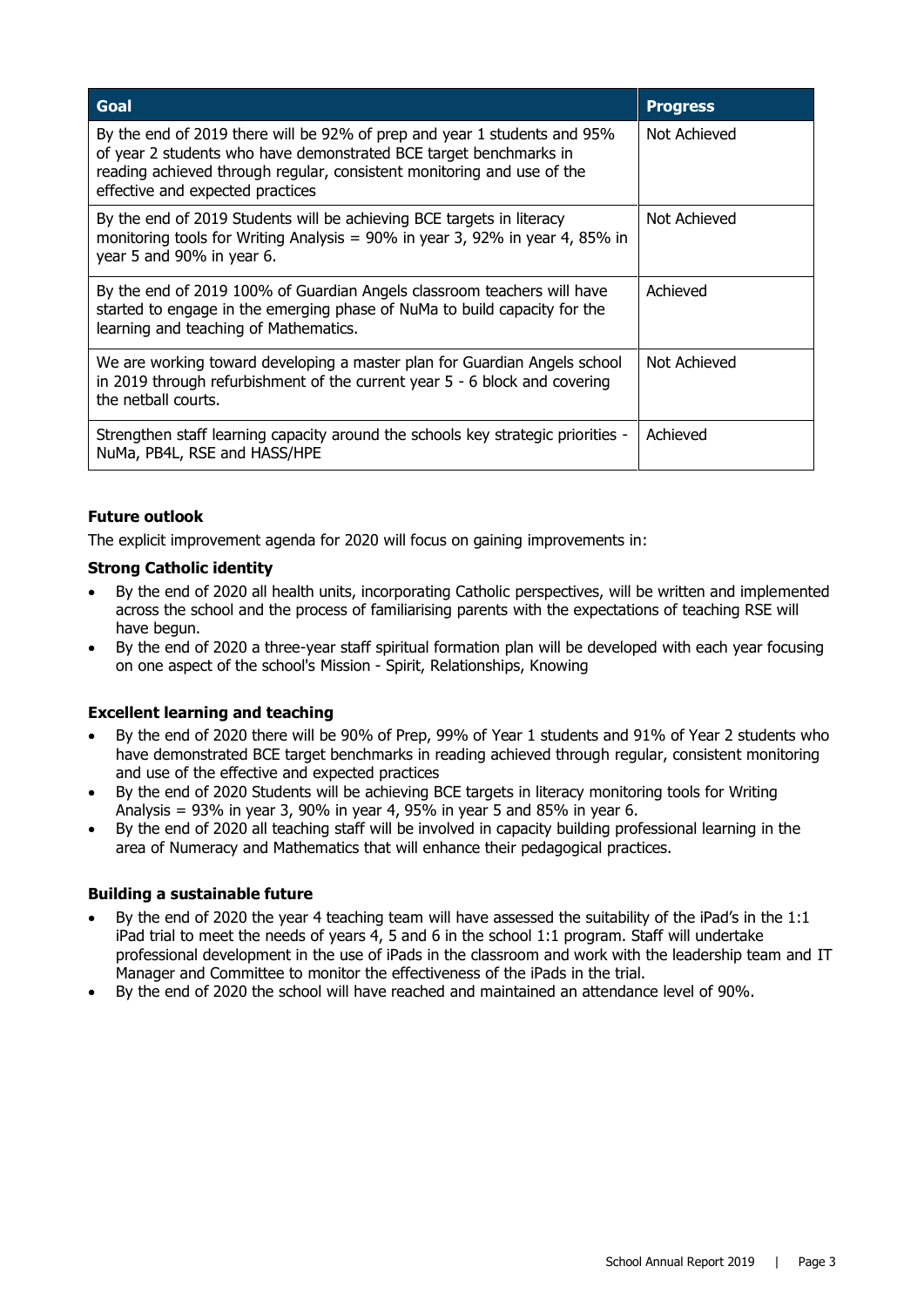# **Our school at a glance**

#### **School profile**

Guardian Angels' Catholic Primary School is a Catholic school administered through Catholic Education Archdiocese of Brisbane.

| <b>Coeducational or single sex:</b> | Coeducational |
|-------------------------------------|---------------|
|                                     |               |

**Year levels offered in 2019:** Primary

#### **Student enrolments for this school:**

|      | <b>Total</b> | <b>Girls</b> | <b>Boys</b> | <b>Aboriginal and</b><br><b>Torres Strait</b><br><b>Islander</b><br>students |
|------|--------------|--------------|-------------|------------------------------------------------------------------------------|
| 2019 | 741          | 362          | 379         | 4                                                                            |

Student counts are based on the Census (August) enrolment collection.

#### **Characteristics of the student body**

The student body is made up of children from diverse cultural backgrounds such as the Philippines, Malaysia, Korea, Japan, England, Italy, Croatia, Spain, South America as well as families from Syria. Most of the students live in the local parish and geographical area. Students would typically transition to Aquinas College at Ashmore or Southport State High School at the end of Year 6. Our enrolments remain stable throughout the primary years. The school uses a 'Buddy System' throughout the school to assist younger students.

#### **Curriculum delivery**

#### **Approach to curriculum delivery**

The school offers several distinctive curriculum offerings including:

- Japanese from P-Year 6
- Woodwork for Year 6
- Instrumental Music from Year 3 to 6
- Design and Technology from P-Year 6
- Visual Arts from P-Year 6
- Performing Arts from P-Year 6,
- Swimming from P-Year 6
- Gross Motor Program for Prep and Year 1.

#### **Co-curricular activities**

Extra curricula activities include:

- Band camps, tours and performances for children from Year 4 Year 6.
- Chess tournaments
- The Year 6 Canberra Trip
- Year 4 and 5 annual school camps.
- Runners club
- Swimming Club

#### **How information and communication technologies are used to assist learning**

The school has a 1 to 1 laptop program in Year 4-6 while the children in Prep to Year 3 have access to class sets of iPads/laptops with interactive screens in prep and year 1. All classrooms have interactive whiteboards and FM systems.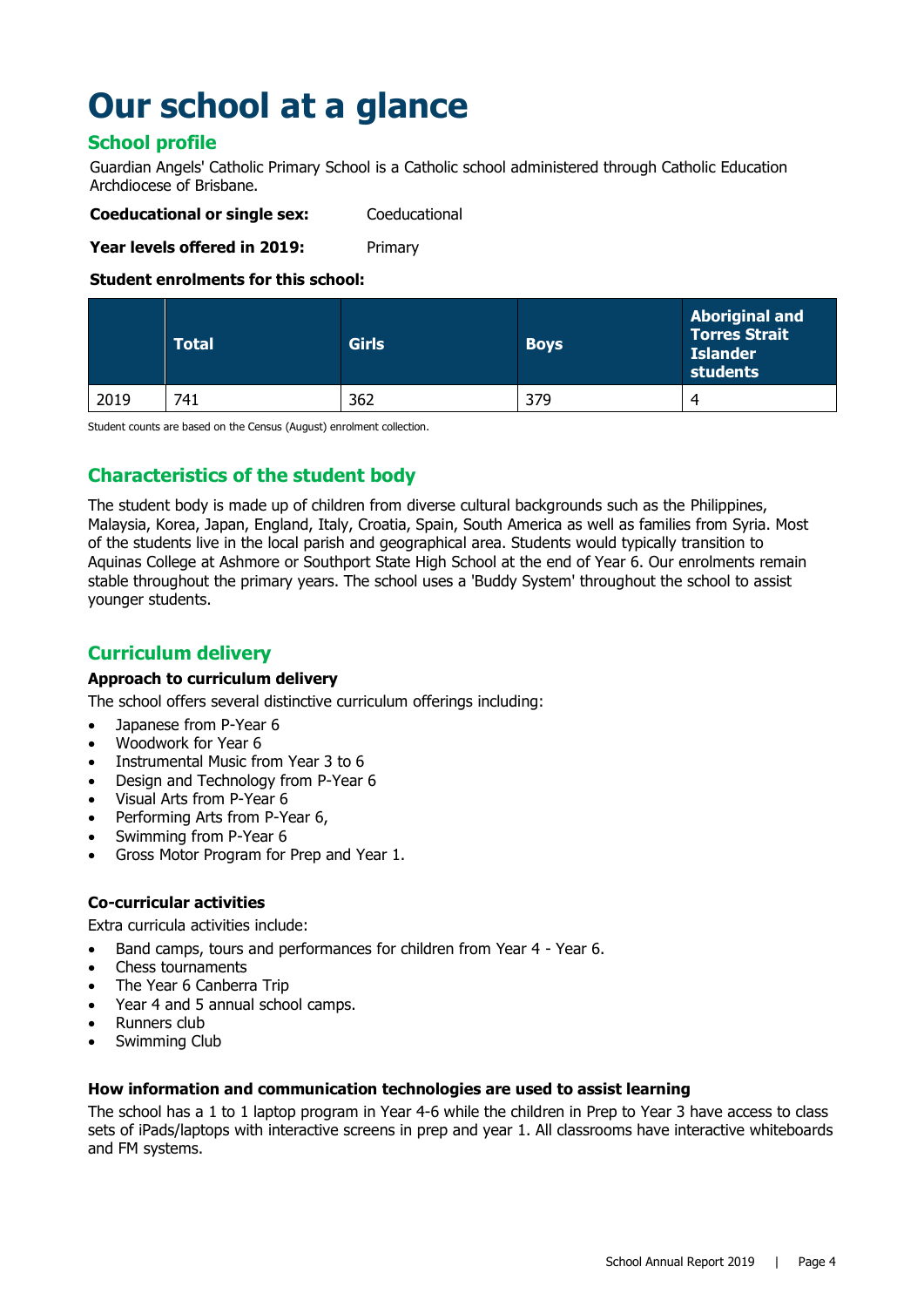#### **Social climate**

#### **Overview**

The school has several pastoral care programs - the Buddy System is used with the Year 5 and 6 students partnering with the Prep and Year 1 students to spend time doing activities in classrooms and in the playground. Peer Mediators from Year 6 have a regular roster to assist younger students in the playground and before school. There are 2 Guidance Counsellors working with students and their families in dealing with a range of areas from anxiety to anti-bullying strategies. There are quiet spaces that children can access during play times, including the Rainbow Room. The classroom teachers incorporate the Daniel Morecombe program in classes and have explored a variety of school-based programs such as Friendly Schools Plus.

#### **BCE Listens Survey - Parent satisfaction**

| <b>Performance measure</b>                                                                                           |       |
|----------------------------------------------------------------------------------------------------------------------|-------|
| Percentage of parents/carers who agree# that:                                                                        | 2018  |
| This school helps my child to develop their relationship with God                                                    | 94.7% |
| My child is encouraged to participate in spiritual and religious activities and<br>projects outside of the classroom | 86.0% |
| Religious Education at this school is comprehensive and engaging                                                     | 92.5% |
| I see school staff practising the values and beliefs of the school                                                   | 86.8% |
| This school looks for ways to improve                                                                                | 89.1% |
| The school is well managed                                                                                           | 92.2% |
| My child is making good progress at this school                                                                      | 87.0% |
| This school is a safe place for my child                                                                             | 94.7% |
| This school helps students respect the needs of others                                                               | 89.5% |
| Teachers and staff are caring and supportive                                                                         | 91.2% |
| Teachers at this school expect my child to do their best                                                             | 94.4% |
| Teachers and staff relate to students as individuals                                                                 | 92.3% |
| The teachers help my child to be responsible for their own learning                                                  | 87.0% |
| My child is motivated to learn at this school                                                                        | 86.9% |
| I can talk to my child's teachers about my concerns                                                                  | 95.1% |
| This school offers me opportunities to get involved in my child's education                                          | 86.6% |
| My child's learning needs are being met at this school                                                               | 76.9% |
| I am happy with my decision to send my child to this school                                                          | 93.6% |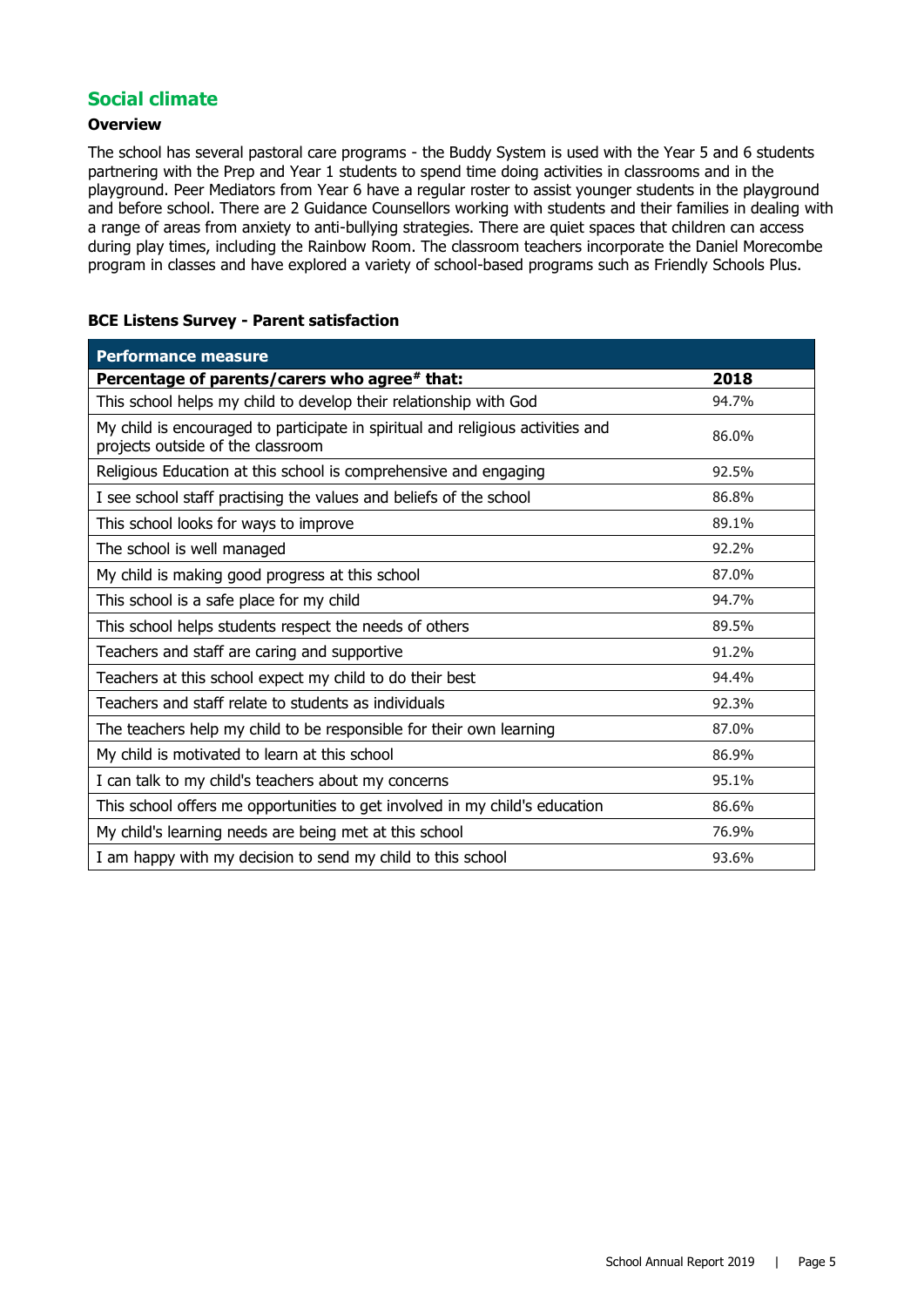#### **BCE Listens Survey - Student satisfaction**

| <b>Performance measure</b>                                                                                                      |       |  |  |  |
|---------------------------------------------------------------------------------------------------------------------------------|-------|--|--|--|
| Percentage of students who agree* that:                                                                                         | 2018  |  |  |  |
| At my school, I can express my beliefs                                                                                          | 90.8% |  |  |  |
| My school encourages all students to participate in spiritual and religious activities and<br>projects outside of the classroom | 91.5% |  |  |  |
| Religious Education at my school is interesting and engaging                                                                    | 78.7% |  |  |  |
| I see school staff practising the values and beliefs of my school                                                               | 83.7% |  |  |  |
| My school looks for ways to improve                                                                                             | 94.9% |  |  |  |
| Students at my school are encouraged to voice their concerns or complaints                                                      | 91.5% |  |  |  |
| Teachers treat students fairly at my school                                                                                     | 91.2% |  |  |  |
| Teachers recognise my efforts at school                                                                                         | 94.9% |  |  |  |
| I feel safe at school                                                                                                           | 93.4% |  |  |  |
| My school helps me to respect the needs of others                                                                               | 97.6% |  |  |  |
| I am happy to be at my school                                                                                                   | 93.7% |  |  |  |

#### **BCE Listens Survey - Staff satisfaction**

| <b>Performance measure</b>                                                                                                      |        |
|---------------------------------------------------------------------------------------------------------------------------------|--------|
| Percentage of staff who agree# that:                                                                                            | 2018   |
| This school helps me to develop my relationship with God                                                                        | 97.1%  |
| My school encourages all students to participate in spiritual and religious activities and<br>projects outside of the classroom | 100.0% |
| Religious Education at this school is comprehensive and engaging                                                                | 94.2%  |
| I see school staff practising the values and beliefs of this school                                                             | 98.6%  |
| This school is well managed                                                                                                     | 93.1%  |
| My concerns are taken seriously by the school                                                                                   | 95.6%  |
| This school is a safe place to work                                                                                             | 94.4%  |
| This school has an inclusive culture                                                                                            | 98.6%  |
| This school has a culture of striving for excellence                                                                            | 98.6%  |
| All my students know I have high expectations of them                                                                           | 100.0% |
| I am proud to be a member of this school                                                                                        | 98.7%  |
| Overall, I am happy with my decision to work at this school                                                                     | 95.8%  |

# 'Agree' represents the percentage of respondents who Somewhat Agree, Agree or Strongly Agree with the statement.

DW = Data withheld to ensure confidentiality.

#### **Family and community engagement**

Parent engagement is actively encouraged. Communication is promoted through the Parent Portal where parents can access weekly newsletters, policies and forms and receive latest messages concerning the school. Teacher/Parent communication through email on a weekly basis, Parent/Teacher interviews are formally held at the beginning of the year to discuss the needs of parents regarding their child and mid-year to discuss academic progress. Student Support Team Meetings that include parents are conducted twice a year for students with special needs to set goals and review each child's progress accessing the curriculum. Parents assist with student reading in classrooms, through involvement and participation in the many prayer and social functions and through other opportunities - tuck shop, prayer and general assemblies, sports days. Community engagement occurs through close links with the parish – children attend weekly masses and visit De Paul Villa on a regular basis. Community volunteers assist with Design and Technology activities, fundraisers for St Vincent de Paul, P&F functions and extra-curricular activities.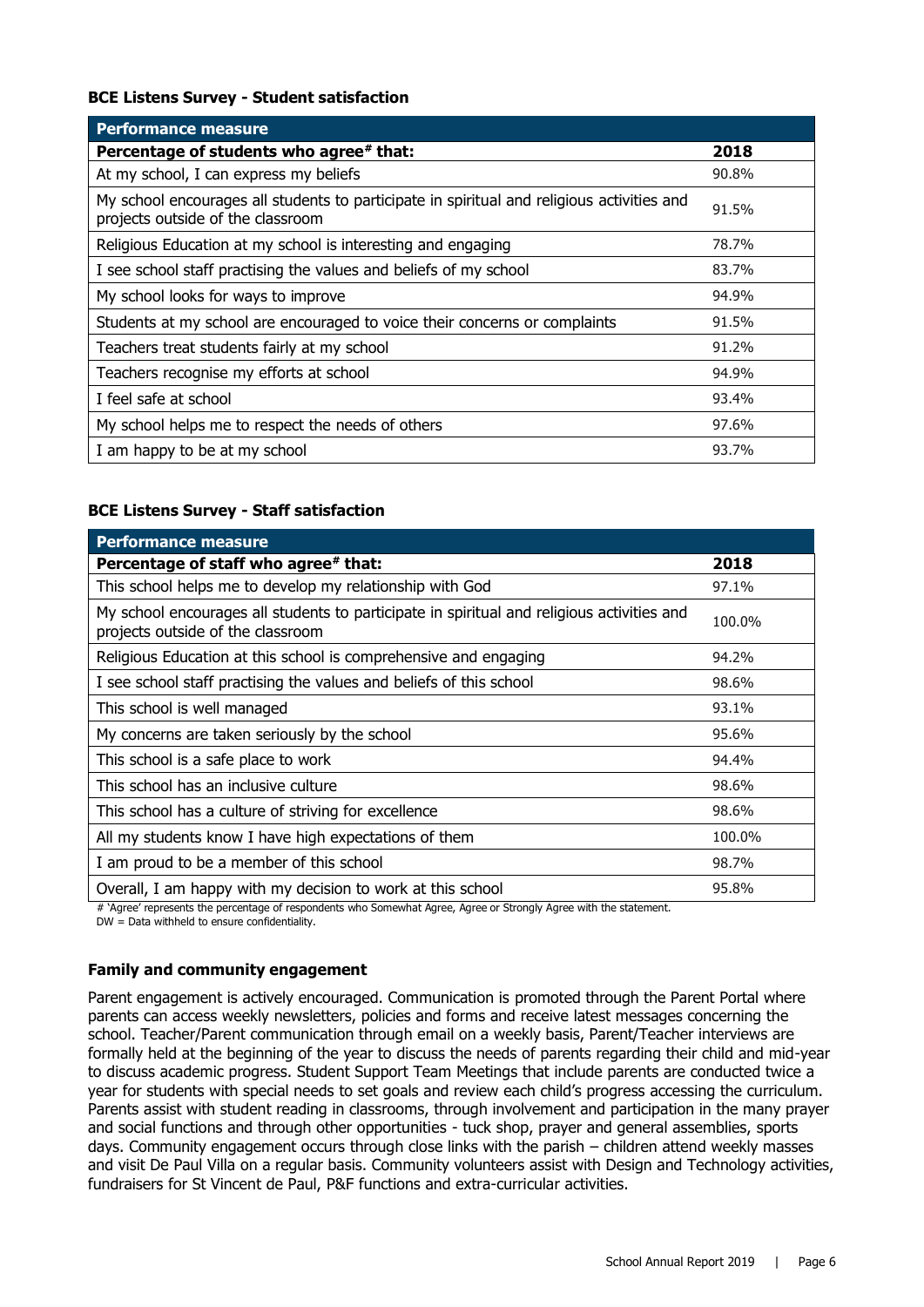#### **Environmental footprint**

#### **Reducing the school's environmental footprint**

This is the first year of reporting on the school's electricity usage. Responsible energy usage supports the school's efforts towards a living response to Pope Francis' Encyclical Laudato Si' Care for our Common Home.

Guardian Angels participated in an eRamp audit at the end of 2019 to look at the electricity usage and ways to reduce our power consumption.

| <b>Environmental footprint indicators</b> |                           |  |
|-------------------------------------------|---------------------------|--|
| Years                                     | <b>Electricity</b><br>kWh |  |
| 2019                                      | 383564                    |  |

#### **School funding**

#### **School income broken down by funding source**

School income, reported by financial year accounting cycle using standardized national methodologies and broken down by funding source is available via the [My School](http://www.myschool.edu.au/) website.

#### **How to access our income details**

- 1. Click on the My School link <http://www.myschool.edu.au/>.
- 2. Enter the school name or suburb of the school you wish to search.

| <b>Find a school</b>            |              |                    |              | <b>Search website</b> |              |
|---------------------------------|--------------|--------------------|--------------|-----------------------|--------------|
| Search by school name or suburb |              |                    |              |                       | Go           |
| <b>School sector</b>            | $\checkmark$ | <b>School type</b> | $\checkmark$ | <b>State</b>          | $\checkmark$ |

3. Click on 'View School Profile' of the appropriate school to access the school's profile.



4. Click on 'Finances' and select the appropriate year to view the school financial information.



Note: If you are unable to access the internet, please contact the school for a hard copy of the school's financial information.

# **Our staff profile**

#### **Workforce composition**

| <b>Description</b>           | <b>Teaching Staff</b> | Non-Teaching Staff |
|------------------------------|-----------------------|--------------------|
| Headcount                    | 54                    | 38                 |
| <b>Full-time Equivalents</b> | 46.4                  | 24.9               |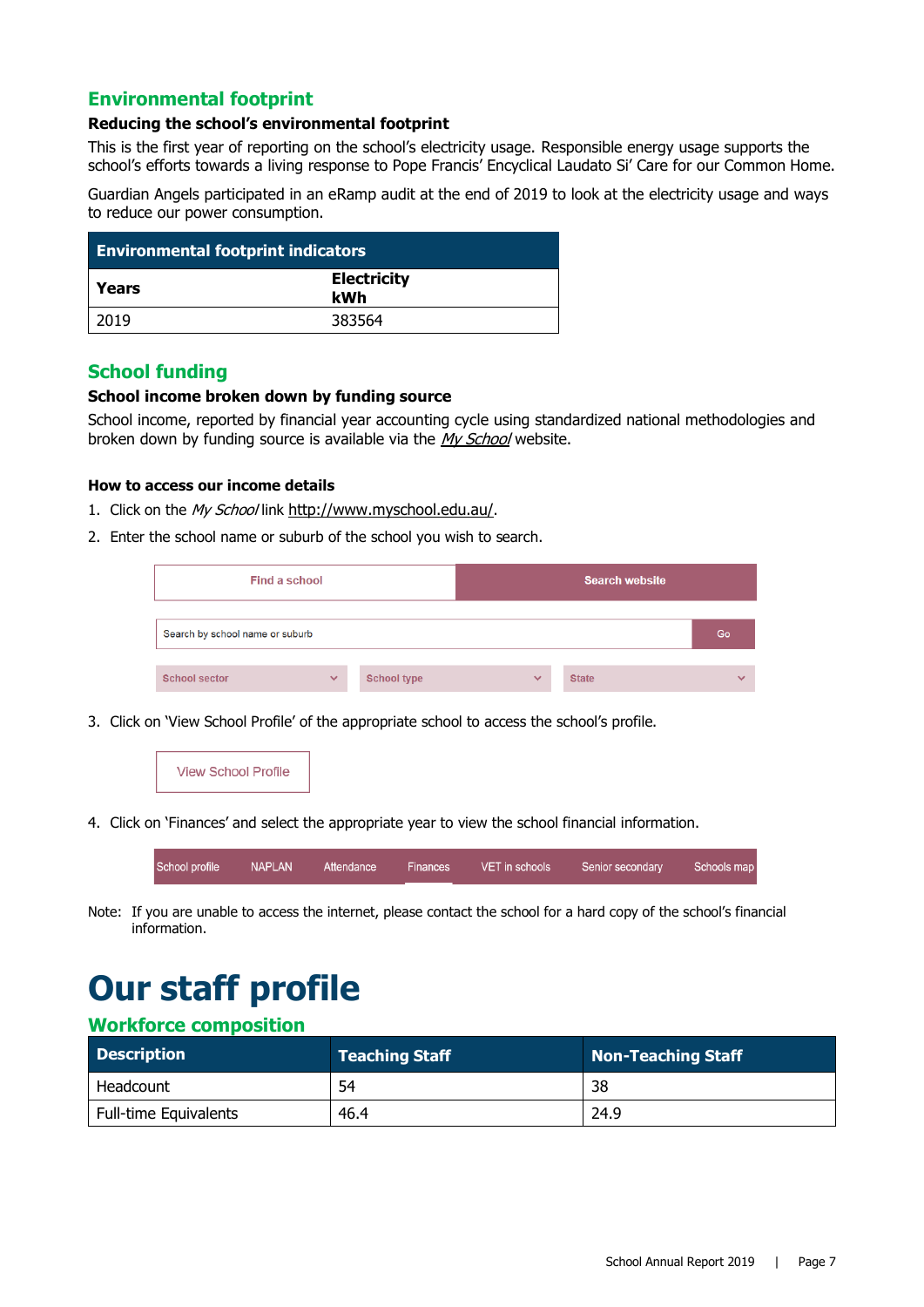#### **Qualifications of all teachers\***

| <b>Highest level of qualification</b> | Number of classroom teachers and school<br>leaders at the school |
|---------------------------------------|------------------------------------------------------------------|
| Doctorate                             | $\mathbf 0$                                                      |
| <b>Masters</b>                        |                                                                  |
| Graduate diploma etc.**               | 5                                                                |
| Bachelor degree                       | 38                                                               |
| Diploma                               | 4                                                                |
| Certificate                           |                                                                  |

\*Teaching staff includes School Leaders

\*\*Graduate diploma etc. includes graduate diploma, bachelor honors degree, and graduate certificate.

#### **Professional development**

#### **Expenditure on and teacher participation in professional development**

The total funds expended on teacher professional development in 2019 were \$88,768.

The major professional development initiatives are as follows:

- Mathematics Professional Development (NuMa)
- Positive Behaviours for Learning (PB4L)
- English Professional Development (VCOP)
- Religious Education

The proportion of the teaching staff involved in professional development activities during 2019 was 100 %.

#### **Staff attendance and retention**

#### **Average staff attendance**

| <b>Description</b>                                                    |       |
|-----------------------------------------------------------------------|-------|
| Staff attendance for permanent and temporary staff and school leaders | 96.2% |

#### **Proportion of staff retained from the previous school year.**

From the end of the previous school year, 93 % of staff was retained by the school for the entire 2019.

### **Performance of our students**

#### **Student attendance**

| <b>Description</b>                                                                | $\frac{O}{O}$ |
|-----------------------------------------------------------------------------------|---------------|
| The overall attendance rate* for the students at this school                      | 92.3%         |
| Attendance rate for Aboriginal and Torres Strait Islander students at this school | 84.7%         |

| Average attendance rate per year level |          |                        |       |
|----------------------------------------|----------|------------------------|-------|
| Prep attendance rate                   | $92.5\%$ | Year 4 attendance rate | 92.9% |
| Year 1 attendance rate                 | 91.8%    | Year 5 attendance rate | 91.8% |
| Year 2 attendance rate                 | 93.4%    | Year 6 attendance rate | 91.9% |
| Year 3 attendance rate                 | 91.5%    |                        |       |

\*The student attendance rate is generated by dividing the total of full-days and part-days that students attended and comparing this to the total of all possible days for students to attend, expressed as a percentage.